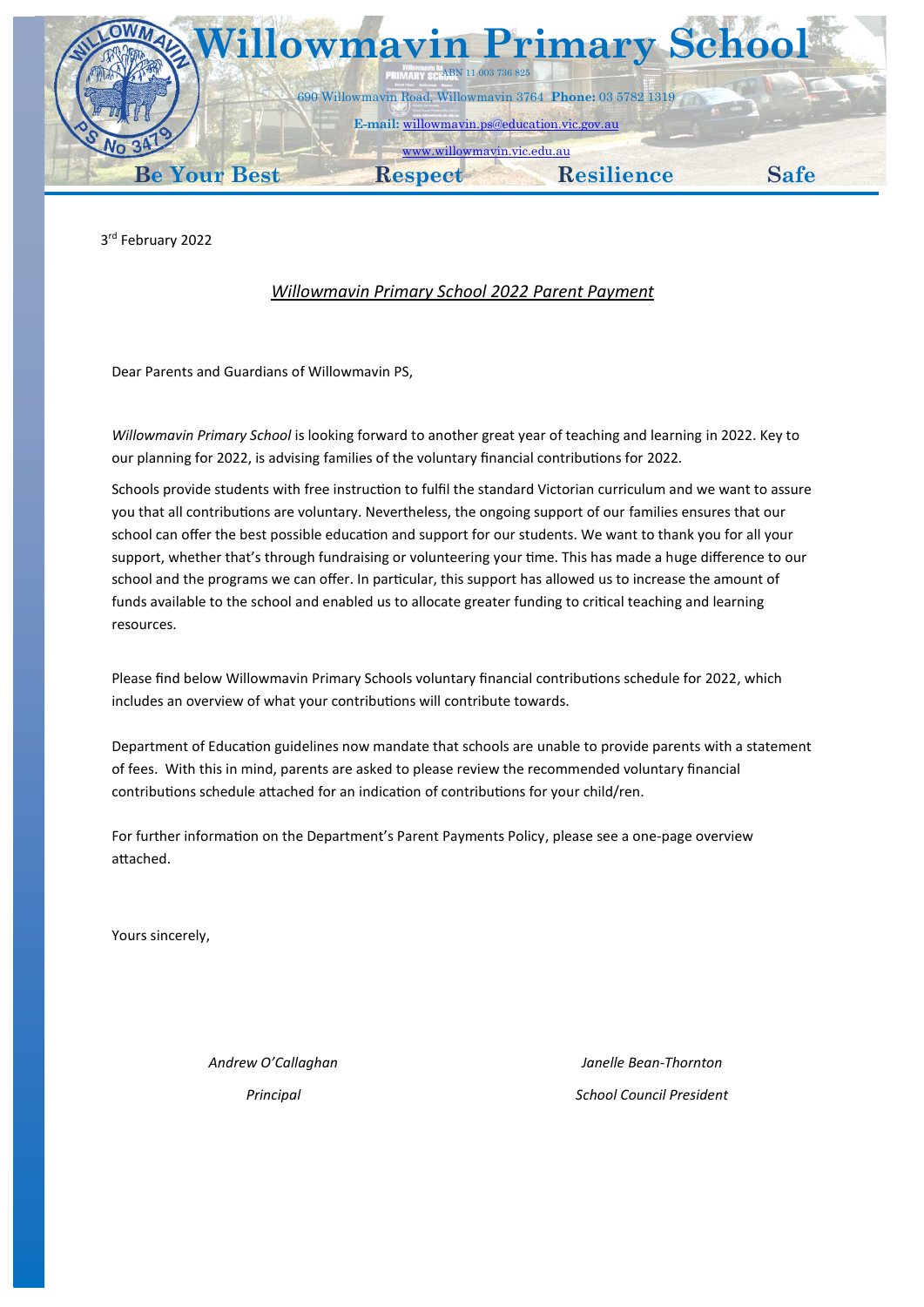# *Willowmavin Primary School 2022 Parent Payment*

| Curriculum Contributions - items and activities that students use, or participate in, to access the Curriculum                                                                                                                                                                                                                                  | Amount        |
|-------------------------------------------------------------------------------------------------------------------------------------------------------------------------------------------------------------------------------------------------------------------------------------------------------------------------------------------------|---------------|
| Classroom consumables, materials & equipment<br>General classroom- workbooks, pencils, pens, markers, folders, glue sticks, scissors<br>$\bullet$<br>Art - paint, crayons, material, craft supplies, coloured paper<br>$PE$ – sports equipment<br>ICT- provision and upkeep of devices from shared classroom sets<br>Library-books<br>$\bullet$ | \$160         |
| <b>Online Subscriptions</b><br><b>Essential Assessment</b><br><b>Reading Eggs</b><br>$\bullet$                                                                                                                                                                                                                                                  | \$30          |
| Printing and photocopying of worksheets and learning materials                                                                                                                                                                                                                                                                                  | \$20          |
| <b>Other Contributions - for non-curriculum items and activities</b>                                                                                                                                                                                                                                                                            | <b>Amount</b> |
| First aid equipment<br>School grounds maintenance and improvements                                                                                                                                                                                                                                                                              | \$20          |
| <b>Total Amount</b>                                                                                                                                                                                                                                                                                                                             | \$230         |

# **Your details:**

Student's Name/s:

| <b>ITEM</b>                      | Item amount per student | Number of students in your family | Total amount per family |
|----------------------------------|-------------------------|-----------------------------------|-------------------------|
| <b>Curriculum Contributions</b>  | \$210                   |                                   |                         |
| <b>Other Contributions</b>       | \$20                    |                                   |                         |
| <b>Total Family Contribution</b> |                         |                                   |                         |

|              | Payment Method: Cash / Credit / Bpay |            | Card Type: Visa / Mastercard |
|--------------|--------------------------------------|------------|------------------------------|
| Card Number: |                                      |            |                              |
| Expiry Date: |                                      | CVN:       | Amount:                      |
| Name:        |                                      | Signature: |                              |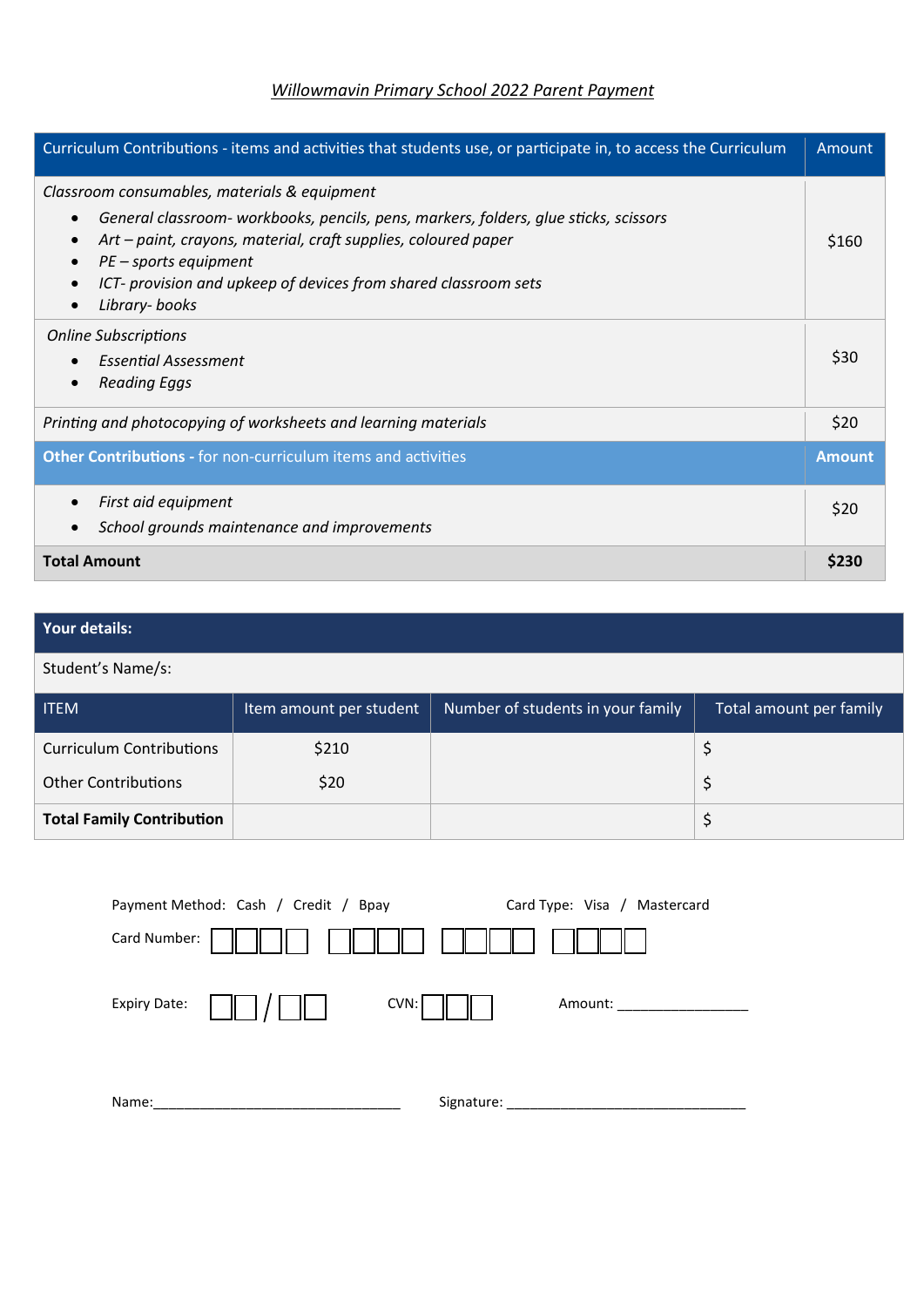

## *Willowmavin Primary School 2022 Parent Payment*

#### **Curriculum Contributions**

Items and activities that students use, or participate in, to access the Curriculum, including:

- Computer applications where our students have their own individual password (At Willowmavin, we use Essential Assessment and Reading Eggs)
- Everyday items that your child will use in the classroom to learn the essential curriculum such as workbooks, writing supplies, art supplies, cooking ingredients, sports equipment.

#### **Other Contributions**

Non-Curriculum items and activities to support the daily operation and objectives of Willowmavin Primary School.

#### **Extra-Curricular (OPTIONAL) Items and Activities**

Willowmavin Primary School offers a range of items and activities that enhance or broaden the schooling experience of students and are above and beyond what the school provides in order to deliver the Curriculum. These are provided on a user-pays basis. Details of these items and activities will be provided to students and families throughout the year. These include, but are not limited to, school excursions, camps and special events.

#### **Financial Support for Families**

Willowmavin Primary School understands that some families may experience financial difficulty and offers a range of support options, including:

- Camps, Sports and Excursions Fund provides payments for eligible students to attend camps, sports and excursions
- Payment by Instalment

For a confidential discussion about these services, or if you would like to discuss alternative payment arrangements, please contact Brooke Mann or Andrew O'Callaghan on 03 5782 1319 or via e-mail at [willowmavin.ps@education.vic.gov.au](mailto:willowmavin.ps@education.vic.gov.au)

#### **Payment methods**

We accept Cash, Eftpos, BPAY or Direct Deposit. Please contact the office if you require BPAY details.

#### **Bank details for Direct Deposit**

Willowmavin Primary School BSB - 633 000 ACC - 155 044 522

#### **Refunds**

Parent requests for refunds are subject to the discretion of the school and made on a case-by-case basis. Refunds will be provided where the school deems it is reasonable and fair to do so, taking into consideration whether a cost has been incurred, the Department's Parent Payment Policy and Guidance, Financial Help for Families Policy and any other relevant information.